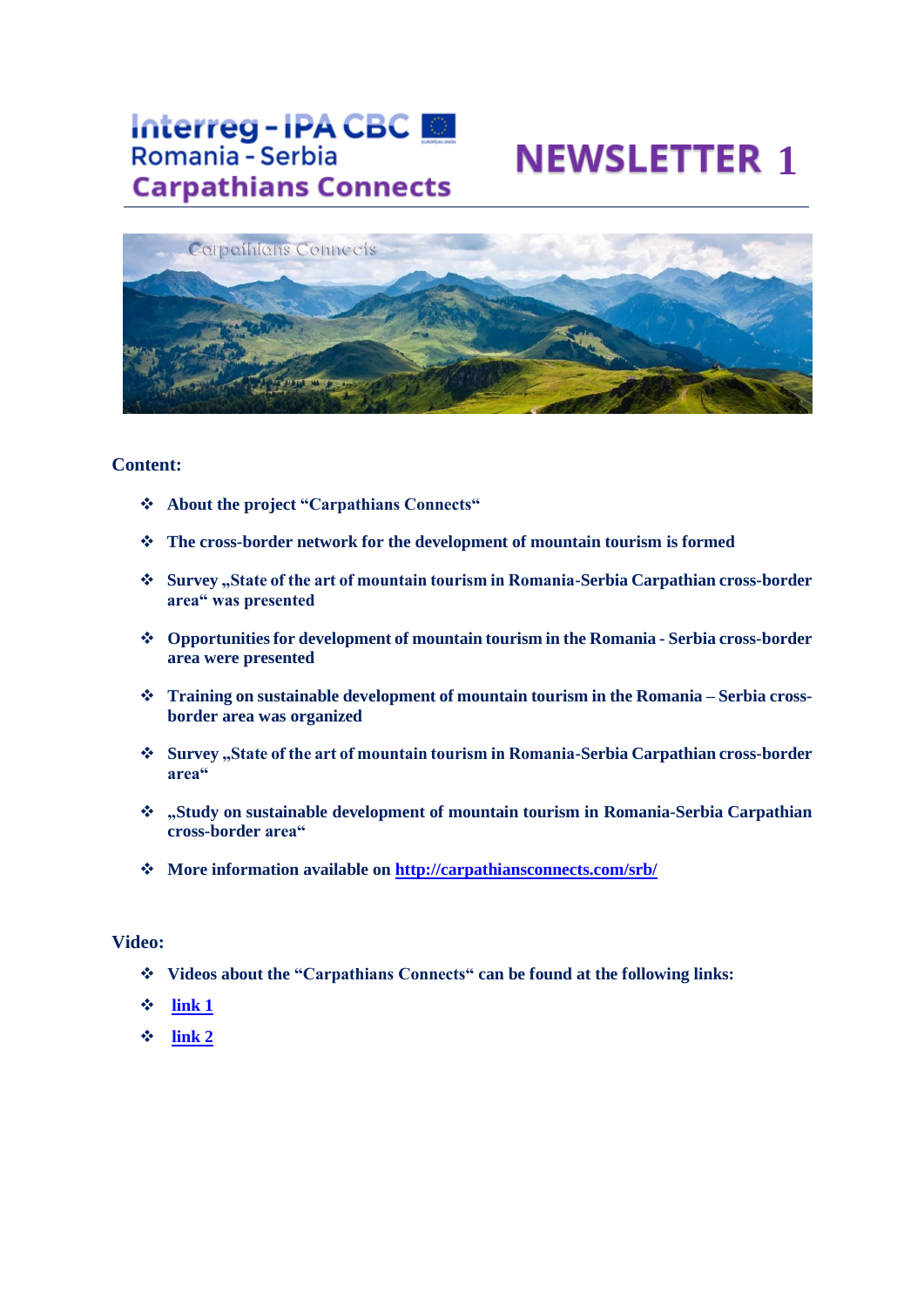### **ABOUT THE PROJECT "CARPATHIANS CONNECTS"**

The Carpathians, one of the most beautiful mountains in the world, are spreading through the crossborder area of Serbia and Romania. Natural beauty, rich cultural and historical heritage and the possibility for enjoying winter sports are only the small part of the potential that this area have.

### **Project objective**

The objective of the project is to support development of local tourism businesses and sustainable use of natural and cultural heritage by providing framework, guidelines and trainings for new touristic product of cross-border mountain tourism.

#### **Results**

- 1. Increased capacity for sustainable development of mountain tourism stakeholders by organizing trainings on introducing sustainable mountain tourism and identifying cross-border projects for sustainable mountain tourism.
- 2. Introduced cross-border sustainable mountain tourism as a new touristic product contributing to sustainable use of natural resources through:
	- Elaboration of research "State of the art of mountain tourism in Romania-Serbia" Carpathian cross-border area";
	- Elaboration of "Study on development of sustainable mountain tourism in Romania-Serbia Carpathian cross-border area";
	- Elaboration of the Manual "Identifying cross border projects on sustainable mountain tourism initiatives"
- 3. The establishment of cross-border partnership for exchange of practises and for implementation of joint initiatives by "Stakeholder's cross-border network on Mountain tourism development".

#### **Target groups**

- Business sector that deals with tourism
- Representatives of public sector
- Institutions and organizations operating in the field of environment and tourism
- Professionals involved in sustainable tourism and related sectors
- Residents of cross-border area

#### **Partners**

Lead partner: Regional Development Agency of Eastern Serbia – RARIS

Partner: Romanian Association for Technology Transfer and Innovation – Mehedinti Subsidiary – AROTT

#### **Duration**

13.07.2017 – 12.01.2019



#### **Cooperation beyond borders!**

INTERREG-IPA Cross-border Cooperation Romania-Serbia Programme is financed by the European Union under the Instrument for Pre-accession Assistance (IPA II) and co-financed by the partner states in the Programme.. Program website[:www.romania-serbia.net](http://www.romania-serbia.net/)

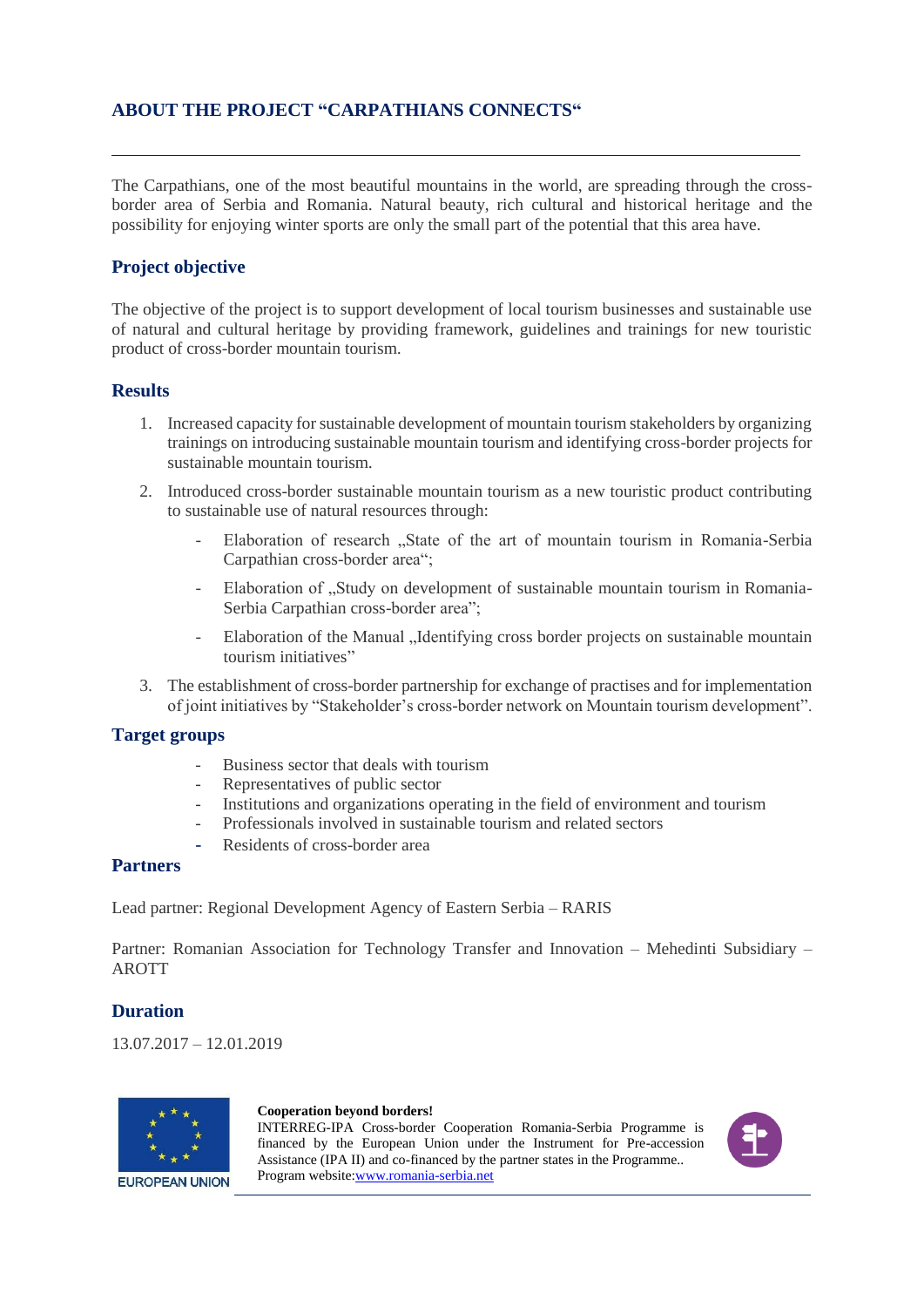#### **IMPLEMENTED ACTIVITIES**

#### ❖ **FORMED CROSS-BORDER NETWORK FOR DEVELOPMENT OF MOUNTAIN TOURISM**



Network members are professionals with experience in the field of tourism, sport (hiking, biking), environmental protection, agriculture and the economy.

During the meeting, the first results of the analyses "State of the art of mountain tourism in Romania-Serbia Carpathian cross-border area" were presented.

[More information](http://www.carpathiansconnects.com/index.php/news) …

### ❖ **SURVEY "STATE OF THE ART OF MOUNTAIN TOURISM IN ROMANIA-SERBIA CARPATHIAN CROSS-BORDER AREA" WAS PRESENTED**



The Survey presents the situation and potentials for development of mountain tourism in Carpathian cross-border area.

The document can be downloaded [here](http://www.carpathiansconnects.com/download/SoA_Eng_FINAL.pdf)

#### ❖ **OPPORTUNITIES FOR DEVELOPMENT OF MOUNTAIN TOURISM IN ROMANIA-SERBIA CARPATHIAN CROSS-BORDER AREA WERE PRESENTED**



The aim of the public debate was to present a draft version of the "Study on sustainable development of mountain tourism in the Carpathian cross-border region Serbia – Romania" to stakeholders in the field of tourism, environmental protection, nongovernmental sector, public sector and media, and to enable all of them to actively participate in preparation of the final document.

[More information](http://www.carpathiansconnects.com/index.php/news) …